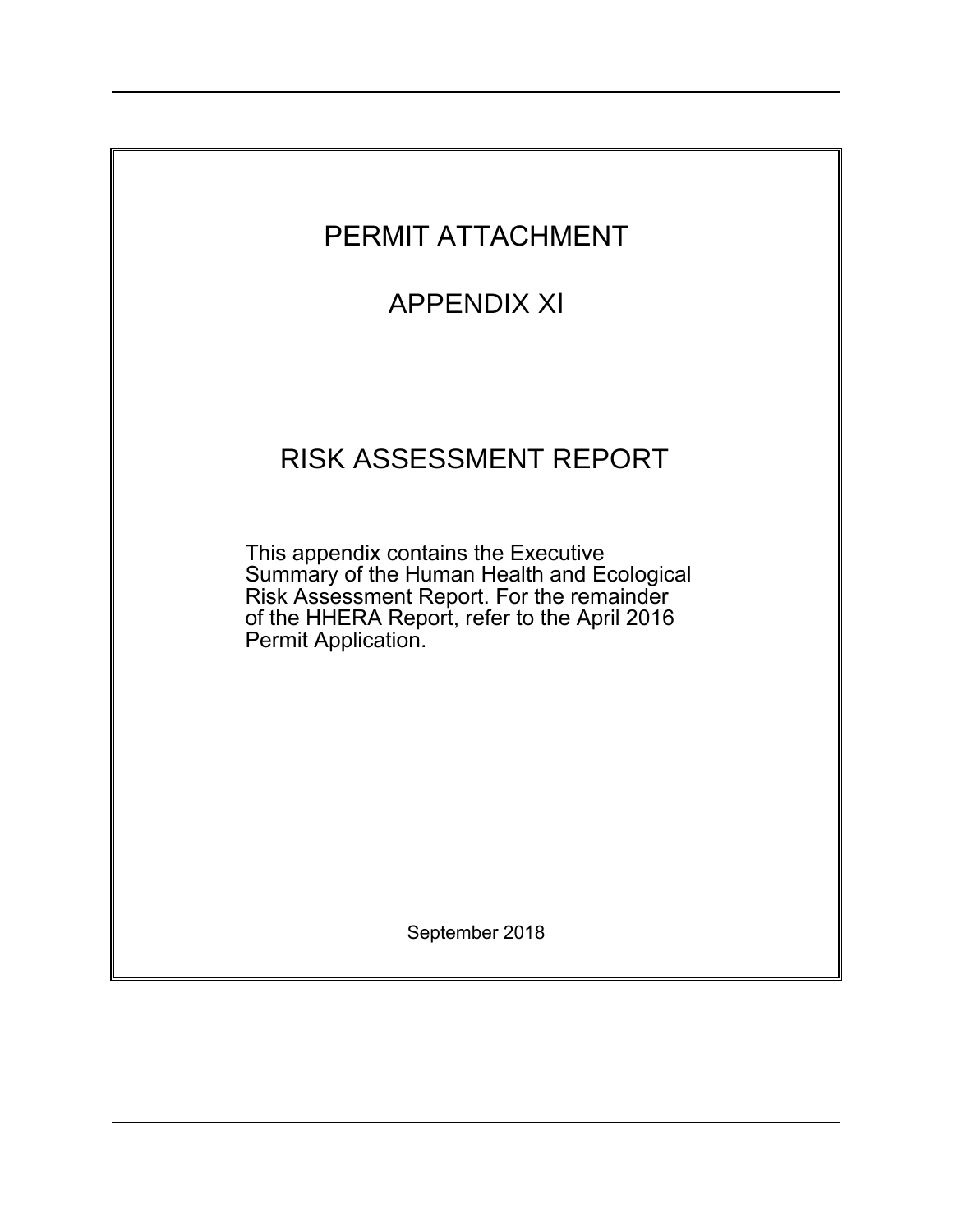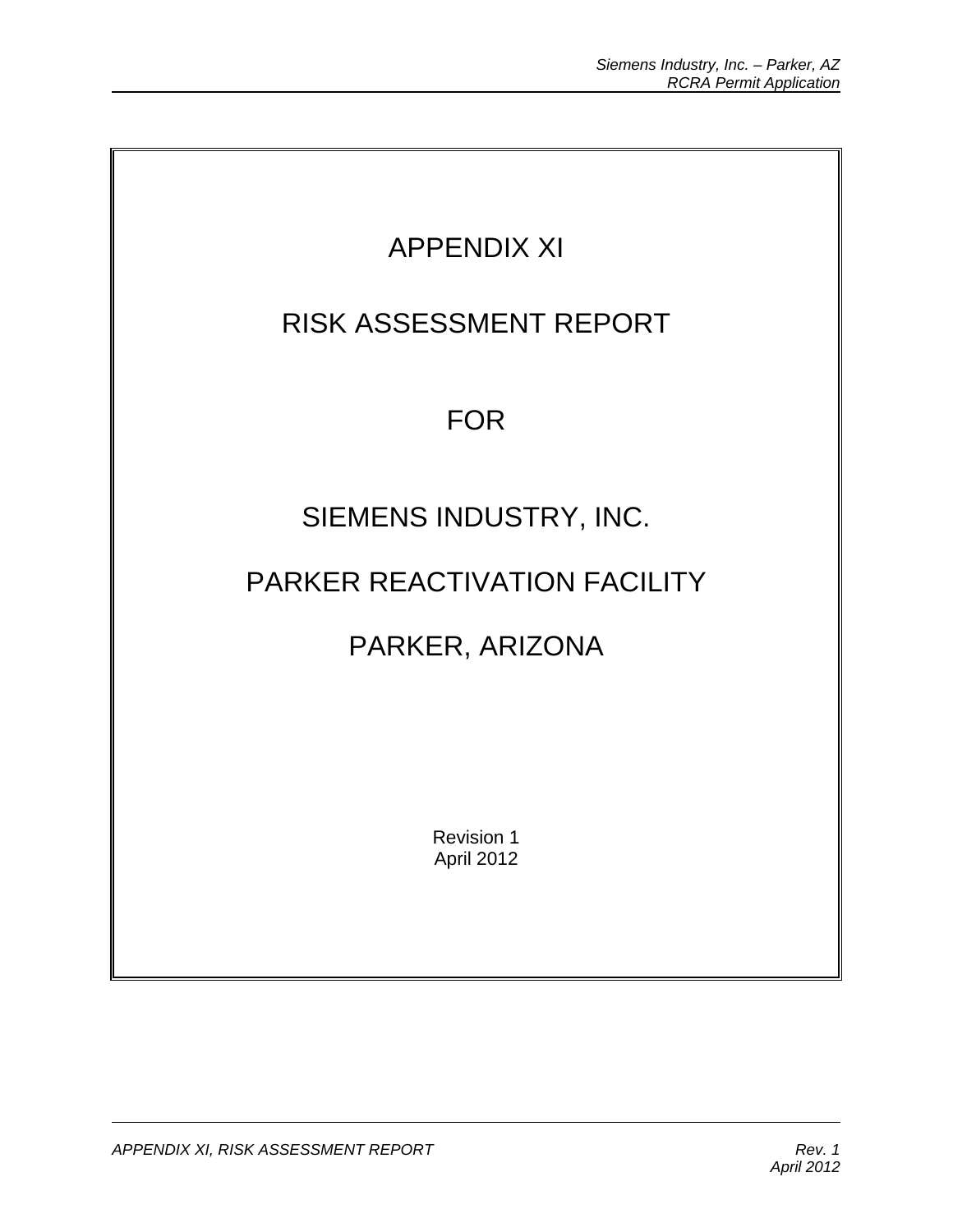Table of Contents

# **Summary of Documents**

- 1. Risk Assessment Executive Summary dated **March 13, 2008**
- 2. Risk Assessment for the Siemens Water Technologies Corp. Carbon Reactivation Facility – Parker, Arizona dated **July 30, 2007**
- 3. Response to U.S. Environmental Protection Agency Region IX Comments on the Siemens Water Technologies Corp. Carbon Regeneration Facility Risk Assessment, Parker, Arizona dated **March 13, 2008**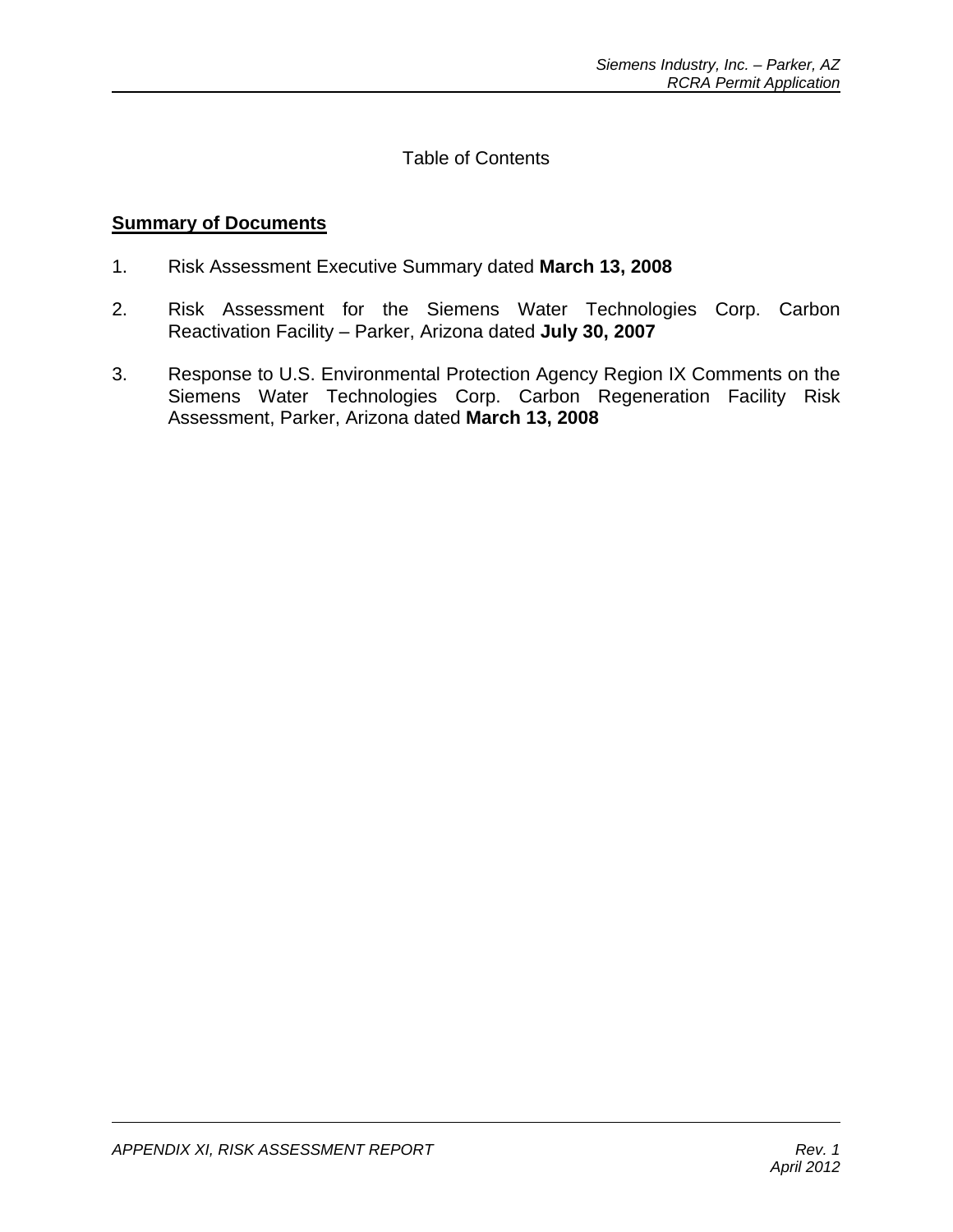The risk assessment was performed according to a USEPA-approved Risk Assessment Workplan developed in 2003, updated by agreement with the USEPA to include elements of more recent 2005 USEPA guidance for risk assessments of waste combustion facilities. The USEPA approvals were received prior to the initiation of this study which included evaluations of potential human health and ecological risks associated with both furnace stack air emissions and fugitive air emissions from spent carbon unloading. At USEPA's request, the assessment also included evaluations of potential risks associated with exposure to the facility's effluent discharge to the Colorado River Sewage System Joint Venture (CRSSJV) publicly owned sewage treatment plant and with exposure to airborne chemicals in the workplace at the facility. The risk assessment for this project is presented in two documents. The first document is the *Draft Risk Assessment for the Siemens Water Technologies Corp. Carbon Reactivation Facility in Parker, Arizona* which was submitted to USEPA on July 30, 2007. The second document is the *Response To USEPA Region IX Comments on the Draft Siemens Water Technologies Corp. Carbon Regeneration Facility Risk Assessment* which was submitted to USEPA on March 13, 2008, to respond to comments on the draft risk assessment that were received from the Agency in late 2007.

In conclusion, the risk assessment demonstrates that, using conservative assumptions:

- the potential risks associated with air emissions from the Siemens Water Technologies Corp. carbon reactivation furnace and from spent carbon unloading are below regulatory and other target risk levels for both human health and ecological receptors;
- the incremental contribution of the facility effluent on the CRSSJV wastewater treatment plant discharge and the Main Drain does not pose unacceptable risks to either aquatic life or human health; and
- modeled on-site air concentrations due to fugitive emissions during spent carbon unloading at the facility, and measured worker breathing zone concentrations, do not exceed occupational exposure limits.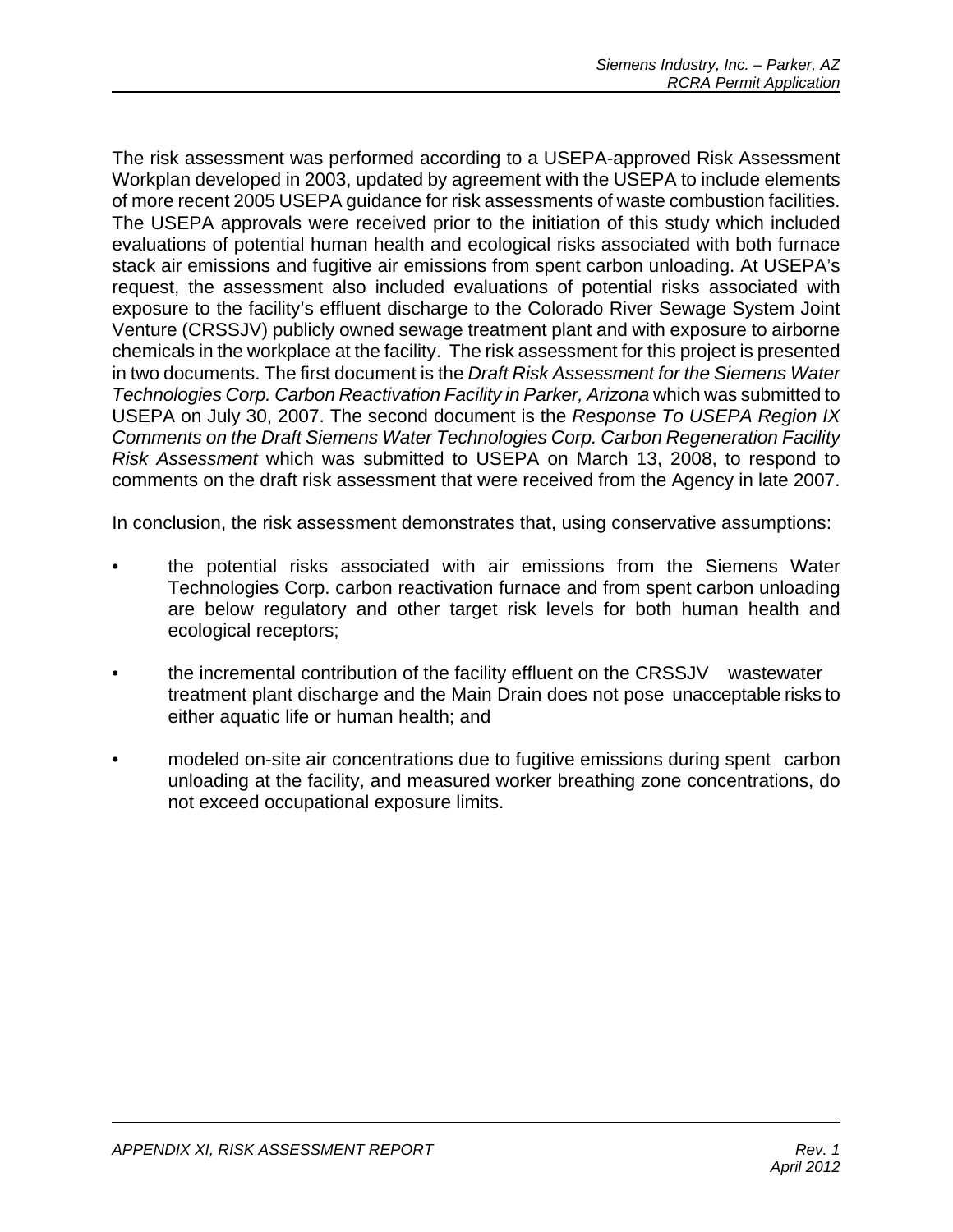### **EXECUTIVE SUMMARY**

## **SIEMENS WATER TECHNOLOGIES CORP. CARBON REGENERATION FACILITY RISK ASSESSMENT PARKER, ARIZONA**

### **Prepared by:**

CPF Associates, Inc. 7708 Takoma Avenue Takoma Park, MD

**Prepared for:**  Siemens Water Technologies Corp. 2523 Mutahar Street Parker, Arizona



**March 13, 2008**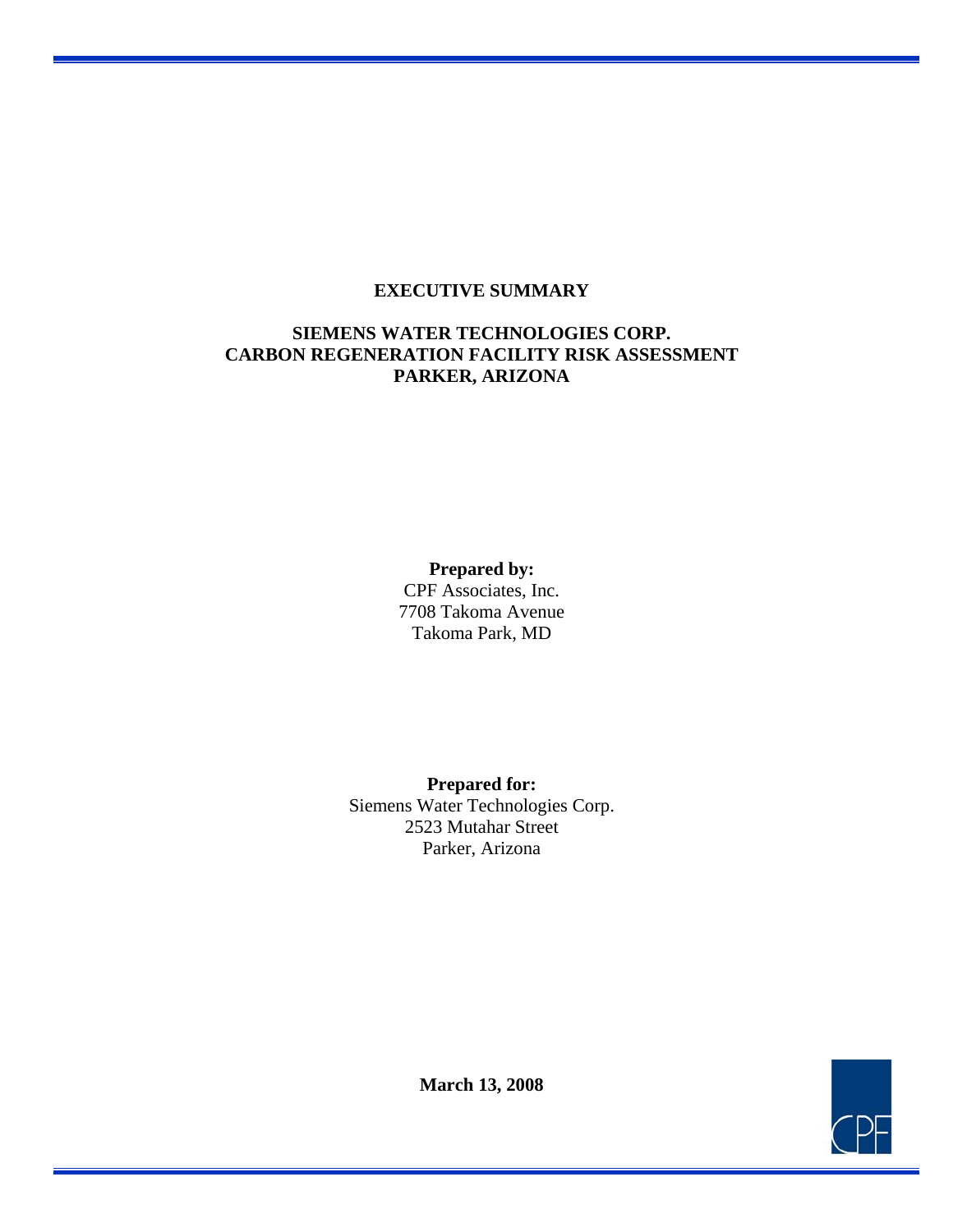### **EXECUTIVE SUMMARY RISK ASSESSMENT FOR THE SIEMENS WATER TECHNOLOGIES CORP. CARBON REACTIVATION FACILITY IN PARKER, ARIZONA**

The Siemens Water Technologies Corp. facility (SWT facility) is a carbon reactivation plant located within the 269,000 acre Colorado River Indian Tribes (CRIT) Reservation just outside of the Town of Parker in La Paz County, Arizona. The facility is located in an industrial park established by CRIT on Tribal land and is operated pursuant to a lease between the company and CRIT. The facility reactivates spent carbon which has been previously used to remove pollutants from water and air. The spent carbon is reactivated by heating it to very high temperatures under controlled conditions in a carbon reactivation furnace. The newly reactivated carbon is then reused as an activated carbon product.

A human health and ecological risk assessment of the facility was conducted as part of the facility's permitting activities for the carbon reactivation furnace under the Resource Conservation and Recovery Act permitting regulations at 40 CFR §270.10. A risk assessment is a scientific study that is used to help evaluate risks associated with exposure to chemicals in the environment. This risk assessment represents one of the final steps in a process that has extended over a seven year period beginning with the U.S. Environmental Protection Agency's (USEPA's) request to develop a Risk Assessment Workplan. The risk assessment was conducted by a team of scientists and engineers from independent consulting firms with expertise in risk assessment, toxicology, environmental engineering and air dispersion modeling.

This risk assessment was performed according to a USEPA-approved Risk Assessment Workplan ("Workplan") developed in 2003, updated by agreement with the USEPA to include elements of more recent 2005 USEPA guidance for risk assessments of waste combustion facilities. The USEPA approvals were received prior to the initiation of this study which included evaluations of potential human health and ecological risks associated with both furnace stack air emissions and fugitive air emissions from spent carbon unloading. At USEPA's request, the assessment also included evaluations of potential risks associated with exposure to the facility's effluent discharge to the Colorado River Sewage System Joint Venture (CRSSJV) publicly owned sewage treatment plant and with exposure to airborne chemicals in the workplace at the facility.

The risk assessment for this project is presented in two documents. The first document is the *Draft Risk Assessment for the Siemens Water Technologies Corp. Carbon Reactivation Facility in Parker, Arizona* which was submitted to USEPA on July 30, 2007. The second document is the *Response To USEPA Region IX Comments on the Draft Siemens Water Technologies Corp. Carbon Regeneration Facility Risk Assessment* which was submitted to USEPA on March 13, 2008, to respond to comments on the draft risk assessment that were received from the Agency in late 2007.

The risk assessment used a large amount of site-specific data, including but not limited to:

- comprehensive testing of emissions from the furnace stack, with analysis for site-specific chemicals of potential concern;
- data on spent carbon characteristics, the facility configuration, and facility operations;
- local land use and demographic information;
- water resources data available from the U.S. Geological Survey and the U.S. Bureau of Reclamation; and
- meteorological data from Parker, Arizona.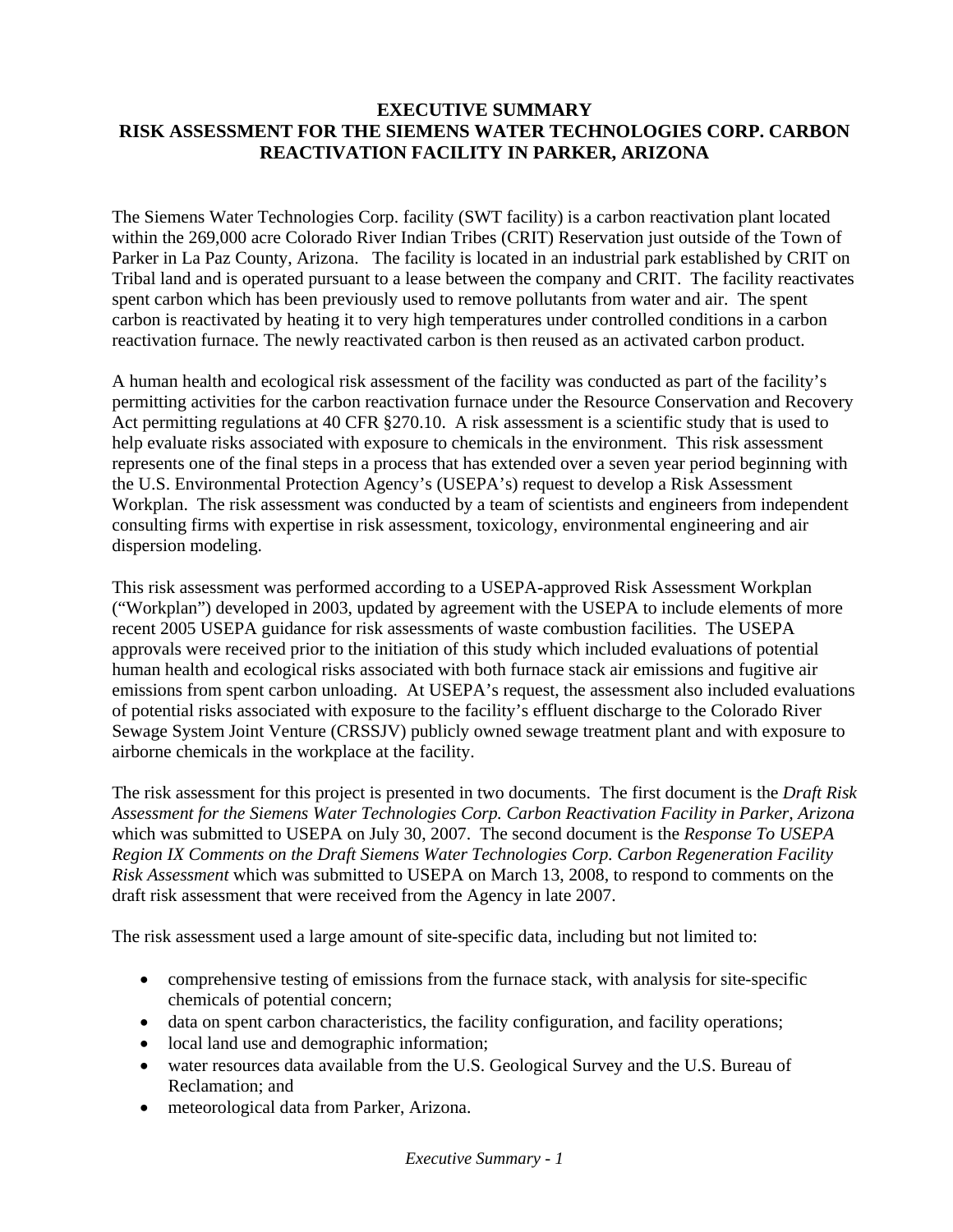In the absence of site-specific information, health-protective default values recommended by the USEPA were used. Chemical-specific toxicological data and chemical properties for the compounds selected for evaluation were obtained from the USEPA or from other public health agencies, organizations or databases primarily recommended by the USEPA. In addition, many mathematical models developed by the USEPA and presented in the Agency's guidance documents were applied to perform the risk assessment calculations. Overall, the models and input data used in the risk assessment are expected to provide conservative (i.e., health protective) estimates of potential risks.

Potential risks from stack emissions into the air were evaluated for over 170 compounds selected for detailed assessment based on a comprehensive performance demonstration test (PDT) approved in advance by the USEPA and conducted at the facility by an independent testing firm. The PDT involved several days of stack gas sampling and sophisticated chemical analysis. The list of chemicals selected for evaluation included compounds that were detected in stack emissions and also over 80 compounds that were not detected but were included in the calculations as a conservative measure to ensure that risks would not be underestimated. Stack emission rates for the selected compounds were calculated based on either PDT results, proposed permit limits or, for a few chemicals, long-term average chemical feed rates and a conservative value for the furnace's destruction and removal efficiency. Potential risks from fugitive air emissions were evaluated for 23 compounds selected for evaluation based on their concentrations in spent carbon, the number of deliveries and amounts delivered to the facility, chemical toxicity, and volatility. Air dispersion and deposition modeling was conducted using a model developed and approved by the USEPA to allow calculation of chemical concentrations in air and deposition rates onto the earth's surface within a 154 square mile study area surrounding the facility. The mathematical equations used to calculate the fate and transport of each chemical in the environment, environmental concentrations for each chemical, and human exposures and risks, were based on current USEPA guidance and solved using the Industrial Risk Assessment Program software.

## **Human Health Risk Assessment**

The stack emissions human health risk assessment calculated exposures for several different types of individuals who could hypothetically be exposed to emissions from the plant: adult and child residents, adult and child farmers, adults and children assumed to eat fish caught from the Colorado River or the Main Drain, and a nursing infant. In risk assessment terminology, these groups of individuals are known as "receptors". Each adult or child receptor was assumed to be exposed through a variety of pathways (e.g., the adult farmer receptor was assumed to be exposed via inhalation, soil ingestion, homegrown produce ingestion, and ingestion of home-raised or locally-raised beef, pork, poultry, and eggs). Each adult receptor was also conservatively assumed to be the mother of a breast-fed infant with the potential for transmission of chemicals from the mother through nursing. The fugitive emissions human health risk assessment evaluated inhalation exposures for adult and child residents, and adult and child farmers.

A variety of risk evaluations were performed in the human health risk assessment, as summarized below:

• Chronic long-term excess lifetime cancer risks from stack emissions were lower than USEPA's combustion risk assessment target level of  $1x10^{-5}$  (one in 100,000) over a 70-year lifetime when all compounds were included. The excess lifetime cancer risks were reduced to 30 or more times lower than the target risk level when just one compound (that was not detected in the stack gases and has not been received at the facility in spent carbon) was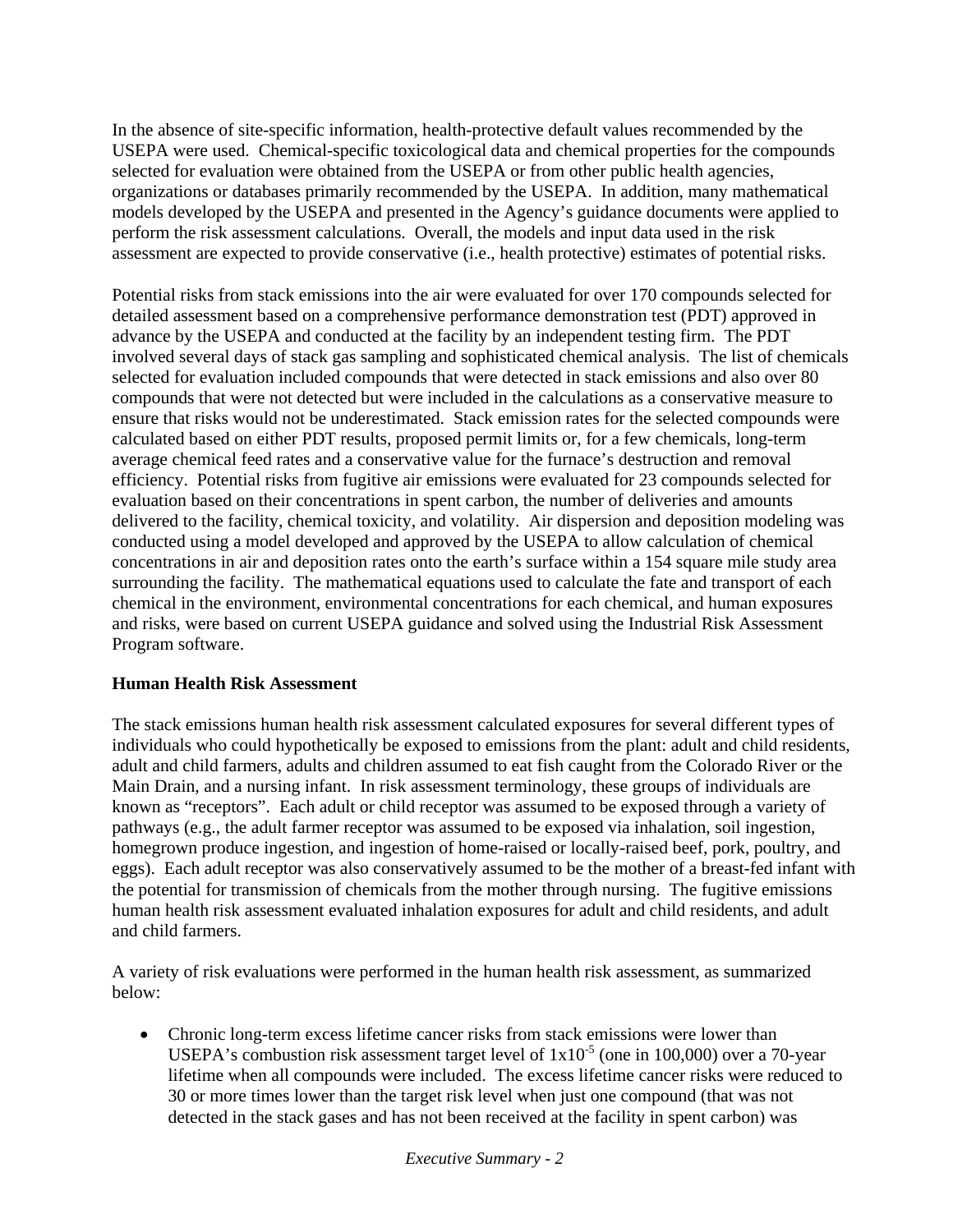removed from the analysis. Excess lifetime cancer risks due to inhalation of fugitive emissions were at least 200 times below the USEPA target risk level. When excess lifetime cancer risks from both stack and fugitive emissions are considered together, the cancer risk estimate remains below the USEPA target risk level.

- An analysis of chronic long-term non-cancer effects from exposure to stack and fugitive emissions showed that adverse chronic non-cancer effects would not occur. Calculated exposures were at least five times lower for stack emissions, and 250 times lower for fugitive emissions, than the conservative non-cancer target level of 0.25 used by USEPA for combustion sources.
- An analysis of short-term acute inhalation exposures showed that adverse acute effects would not occur at assessed residential locations and also at maximum impact points beyond the facility boundary as a result of both stack and fugitive emissions.
- The calculated air and soil concentrations for residential receptors were determined to be below conservatively-derived preliminary remediation goals that have been developed by USEPA Region 9.

## **Ecological Risk Assessment**

An ecological risk assessment was also conducted to evaluate potential effects of stack emissions on selected representative ecological receptors within the facility area. The ecological analysis evaluated potential impacts to wildlife that was considered to be at greatest risk based on habitat use, exposure potential, ecological significance, and population status. The habitat types that were considered consisted of creosote bush scrub, agricultural areas, riparian corridors and backwaters, the Colorado River, and the Main Drain. The species selected for evaluation consisted of aquatic life, plants, the badger, Gambel's quail, the great horned owl, the burrowing owl, the southwestern willow flycatcher, the double-crested cormorant, the Yuma clapper rail and mule deer. Potential risks were evaluated by comparing calculated concentrations or exposures to toxicity reference values (TRVs) derived to be protective of these receptor groups. The TRVs were obtained from a variety of sources, including the USEPA, the State of Arizona, ecological databases and the published literature.

The calculated environmental concentrations and exposures to animals and birds were not only below the TRVs but also below the conservative ecological target risk level specified by USEPA Region 9 for this project (i.e., a hazard index value of 0.25). These site-specific results indicate that adverse ecological effects from exposure to stack emissions are not expected to occur for the evaluated receptors. Concentrations in surface water and sediment were found to be more than 800 times lower than the 0.25 target hazard index level. Concentrations in plants ranged from just below the 0.25 target level to more than 400 times lower than the 0.25 target level. Exposures to selected bird species were found to be at least five times lower than the 0.25 target level. Finally, exposures to the evaluated mammal species were determined to be at least 5,000 times below the 0.25 target level.

#### **Wastewater Discharge from the Facility to the Wastewater Treatment Plant**

The risk assessment also evaluated the potential incremental impact of the facility's wastewater effluent on chemical concentrations discharged from the publicly owned treatment plant into the Main Drain. The analysis also evaluated potential fish tissue concentrations and associated potential human health fish ingestion risks in the Main Drain downstream of the treatment plant's discharge point. This